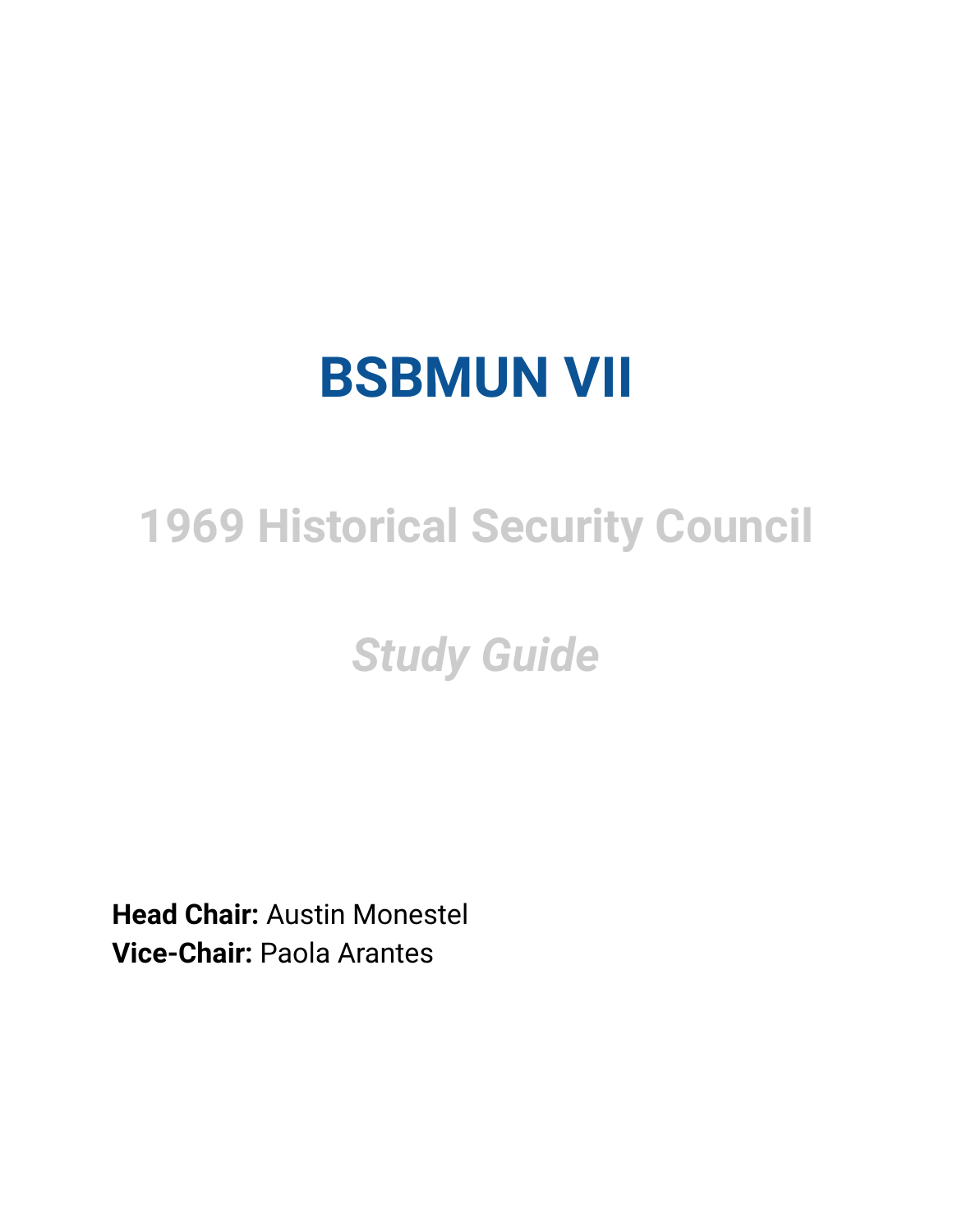## **Table of Contents:**

| <b>Table of Contents</b>            |              |
|-------------------------------------|--------------|
| <b>Letter from the Chairs</b>       | $\mathbf{2}$ |
| <b>Background Information</b>       | $\mathbf{3}$ |
|                                     |              |
|                                     |              |
|                                     |              |
| <b>Position of Major Blocs</b>      | 5            |
| <b>Timeline of Important Events</b> | 7            |
| <b>Works Cited</b>                  | 9            |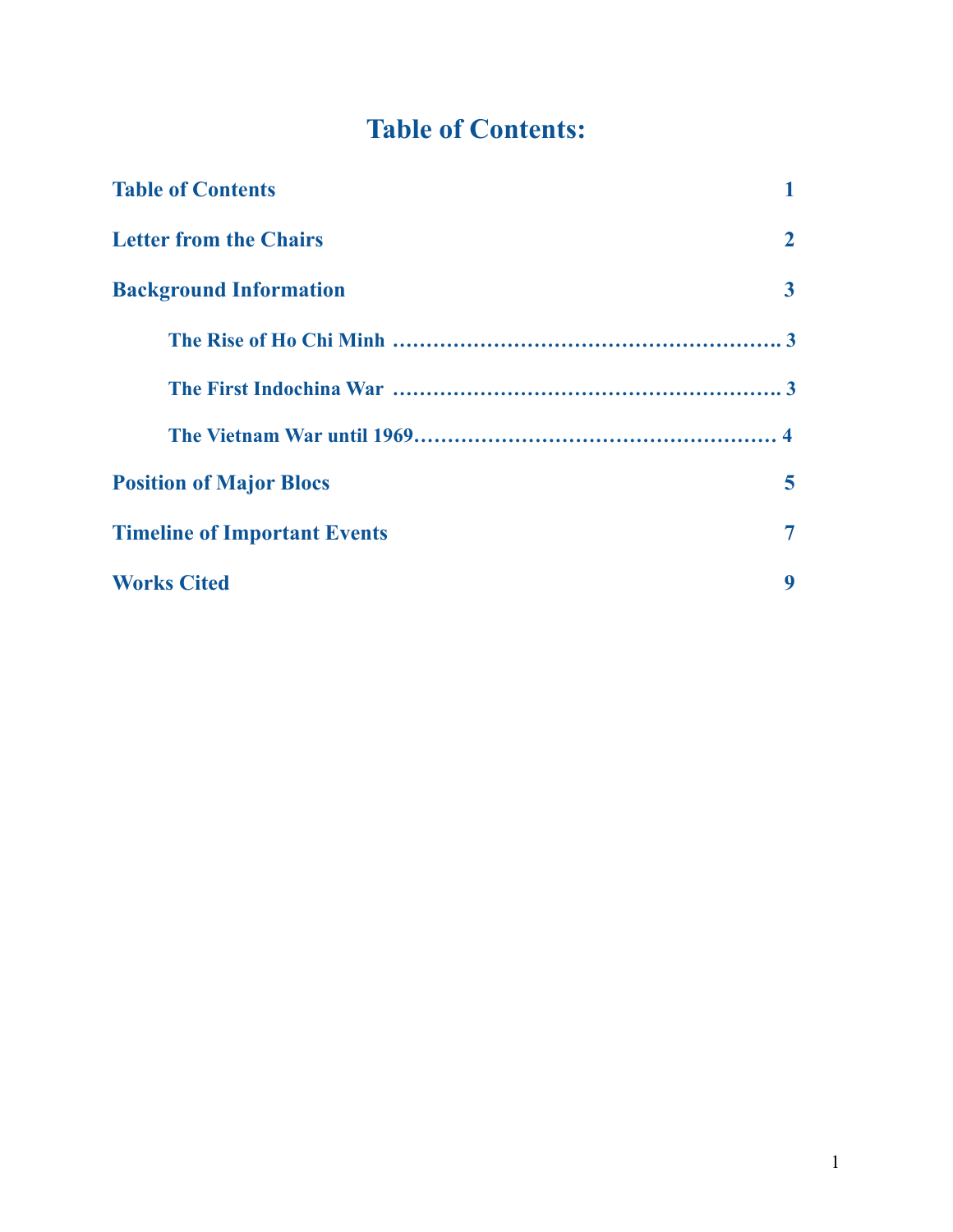## *Letter from the Chairs:*

#### Dear Delegates,

Welcome to the Seventh Edition of BSB MUN! We are honored to serve as your Chairs for the Historical Security Council and hope that, whether you are new to MUN conferences and hoping to learn more about the procedure or you have already attended conferences and are looking to expand your skills further, this committee will provide you with the experience you are looking for in MUN. We also acknowledge that, since this will be a Historical Security Council, the topic will require rigorous research and planning on your part. As such, we have created this study guide to assist you on your research, as well as clarify the structure of this particular committee.

While this Security Council will deal with a subject that has already concluded, the Vietnam War, we ask that you try to be flexible about the outcome of this committee. A Security Council never actually occurred covering this topic, and most of the Cold War for that matter; thus, we do not expect you to follow how the Vietnam War was actually resolved. Instead, be as creative with your motions and points as you can be. After all, MUN should be fun and should give you the opportunity to express your debating skills. Also, as this is a Security Council, the five permanent members- USSR, USA, The French Republic, The People's Republic of China, and The United Kingdom of Great Britain and Northern Ireland- will all have veto capability; we ask that, if assigned one of these delegations, you use this power lightly, so as to encourage debate and resolution formation without restrictions.

Finally, we ask that you debate as much as possible. A committee is wholly reliant on the delegates and, while the chairs help lead, it would not be possible without delegate participation. Even if you are newer to MUN, we highly encourage you to speak as it is the best way to learn and grow as a delegate. As Chairs, we understand the unfortunate drawbacks of hosting the committee online; we will try to make it as engaging as possible but, again, we need your help in participating.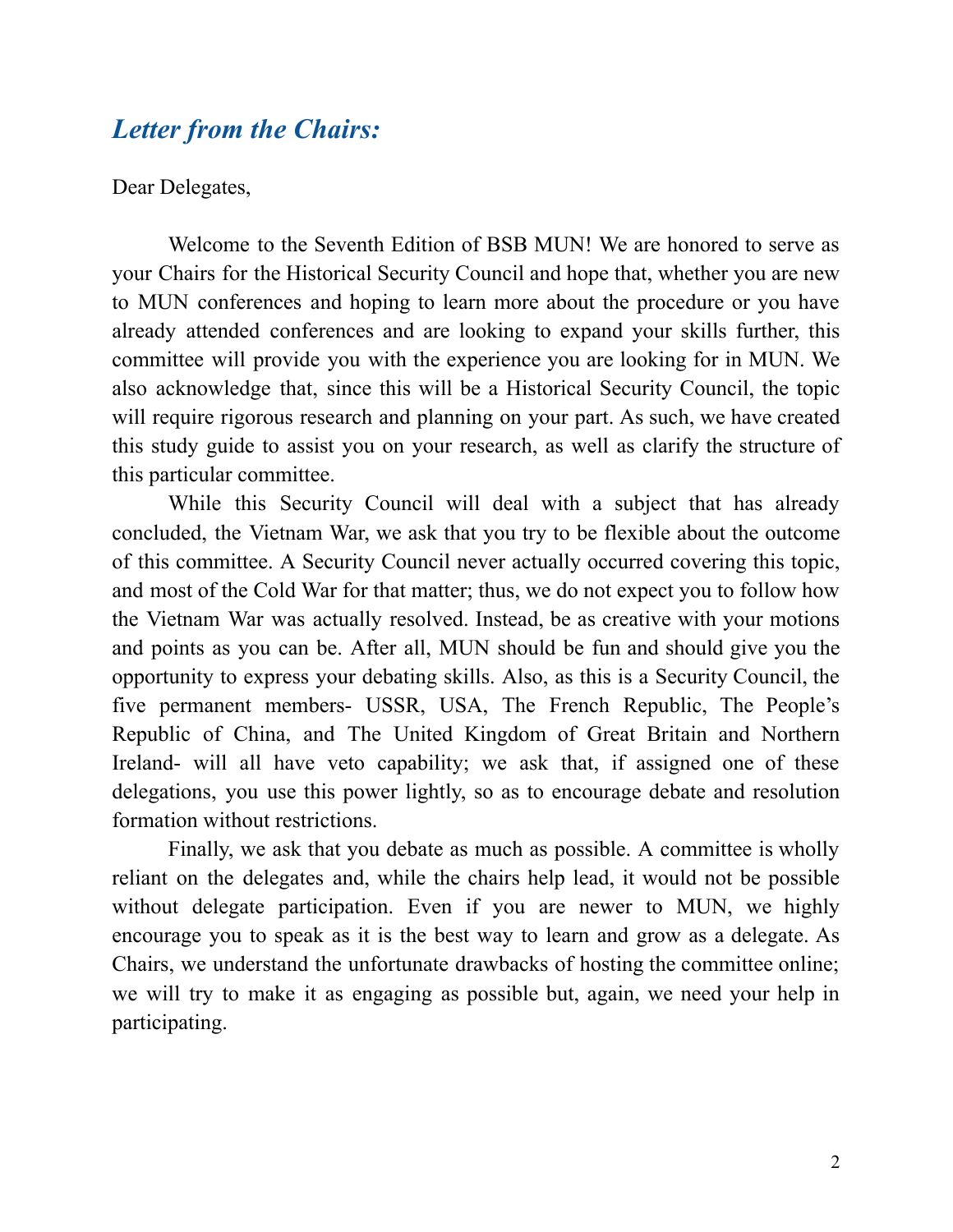With that being said, we cannot wait to see you at the conference and hope you will be able to contribute to making it a committee with diverse opinions and high engagement.

See you at the conference,

**Austin Monestel Paola Arantes** [eab202420100@eabdf.br](mailto:eab202420100@eabdf.br) [eab202302913@eabdf.br](mailto:eab202302913@eabdf.br) Head-Chair Vice-Chair

### *Background Information:*

*The Rise of Ho Chi Minh:*

During WWII Vietnam had been under dual occupation by France and Japan. Many independence movements were formed but, in particular, the Viet Minh became an incredibly popular movement. A politician named Ho Chi Minh, who had been heavily influenced by the uprisings in Russia and China, formed the Viet Minh, which strongly supported the independence of Vietnam as well as the formation of a communist state. After their defeat in World War II, Japan was forced to retreat their troops from Vietnam and left behind French-educated Emperor Bao Dai to rule the country. Ho Chi Minh and the Viet Minh saw their opportunity and rose up. After obtaining the city of Hanoi, Minh declared the Democratic Republic of Vietnam (DRV.) A few days later, Bao Dai abdicated and recognized the newly sovereign state. France, however, was determined to reestablish their colonial presence in Vietnam and, with the help of British troops, took the city of Cochinchina.

#### *The First Indochina War:*

With the seizing of Cochinchina by the French, two Vietnamese states were formed, the communist DRV to the north and the noncommunist south Vietnam. In 1946, negotiations between France and the DRV seemed to promise peace, as well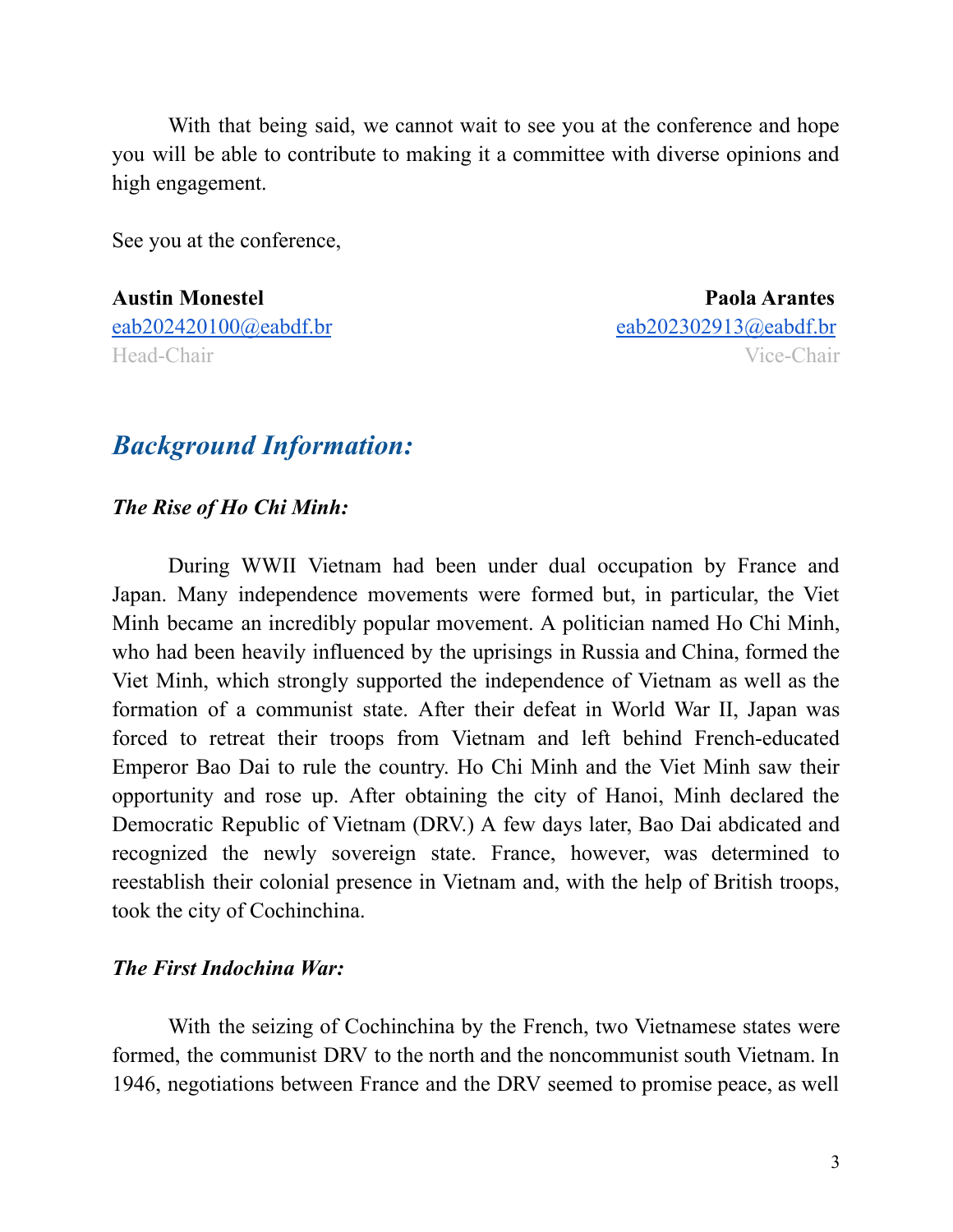as recognition of the DRV as a nation under the French Union. Minh, however, sought to consolidate more power to the Viet Minh Party and France quickly decided that a colonial rule was needed. In June 1946, Georges-Thierry d'Argenlieu, the high commissioner for Indochina, declared Cochochina an autonomous republic. This led to the First Indochina War and it didn't end until the fall of the French garrison Dien Bien Phu, when France agreed to a peace treaty. The result was the division of Vietnam at latitude 17° (called the 17th parallel) and the transfer of all DRV troops to the north of that zone and the French, now an independent government under Emperor Bao Dai, to the south. After an uprising against Emperor Bao Dai in the south state of Vietnam, the Republic of Vietnam, led by Ngo Dinh Diem, replaced the old colonial government.

#### *The Vietnam War until 1969:*

With the USSR and communism's increasingly dominating influence in Europe and Asia, the USA began denouncing many USSR allies, including the Democratic Republic of Vietnam. As such, President Dwight D. Eisenhower publicly pledged support for President Diem and the Republic of Vietnam. With the help of US resources, the Republic of Vietnam began campaigns to crack down on the Viet Minh sympathizers that still existed in south Vietnam, called the Viet Cong. In turn, the Viet Cong began attacking several government regions in south Vietnam. In 1959, open firefights started to occur between the Viet Cong and Republic of Vietnam troops.

In 1961, fearing the spread of communism in Vietnam, US President John F. Kennedy sent a team to report on the state of the Republic of Vietnam. After advising the build-up of US military forces in south Vietnam, Kennedy began sending US aid to Diem to defend against the Viet Cong. By 1962, US military influence in South Vietnam had reached 9,000 troops and only continued to grow.

After a coup that resulted in the death of Diem and the Gulf of Tonkin incident, US military presence heightened and US President Lyndon B. Johnson was authorized to begin Operation Rolling Thunder in 1965. This allowed for regular bomb raids by the US on the Republic of Vietnam in order to prevent resources from being passed through the Ho Chi Minh trail from the DRV to the Viet Cong.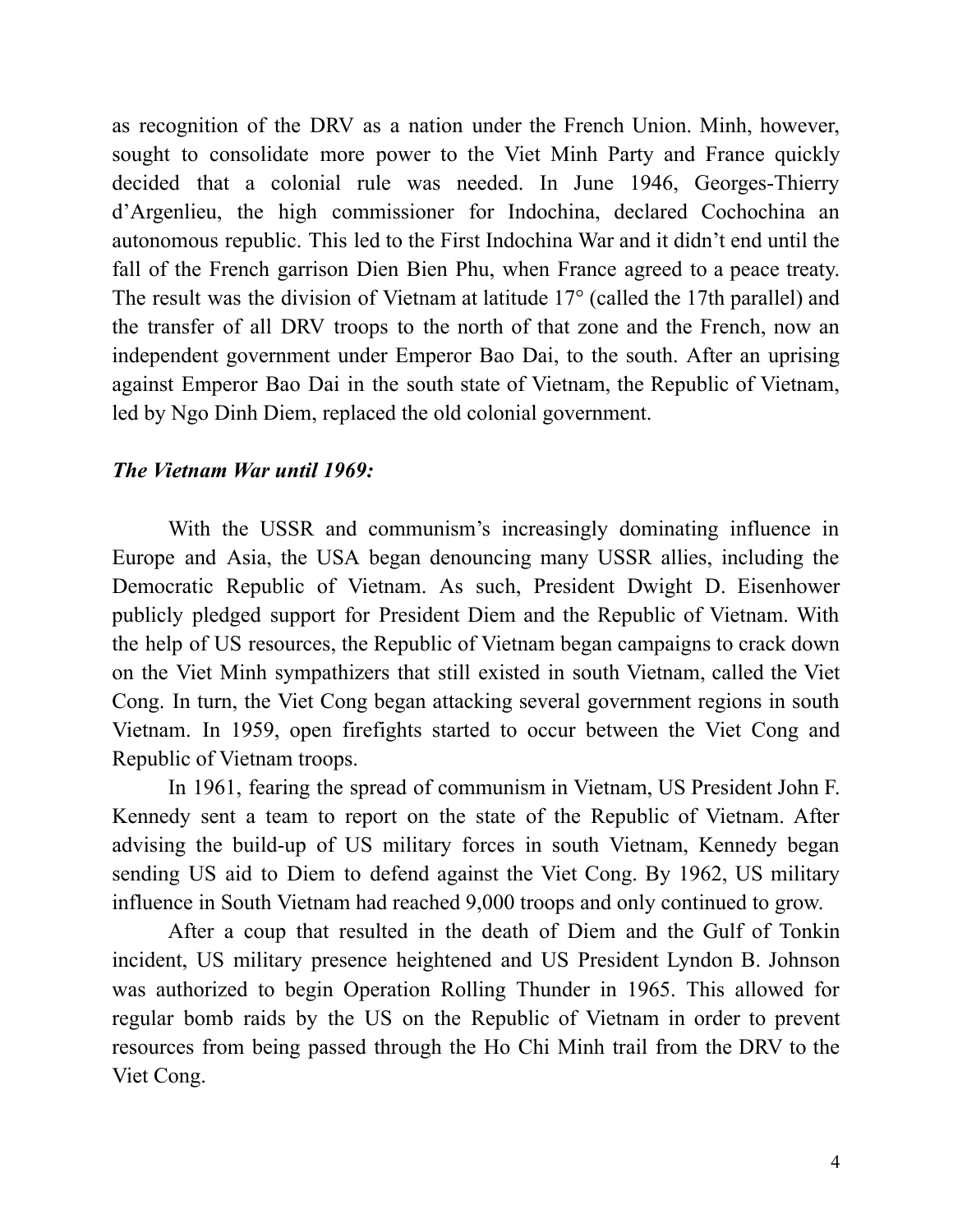By June 1965, 82,000 US combat troops resided in South Vietnam and more were being demanded by US military leaders in Vietnam. Other nations, like South Korea and Australia, began sending troops and resources to Vietnam as well. In 1966, large regions of Vietnam were heavily bombed by B-52 bombers until the land was uninhabitable. By 1967, the number of American troops in Vietnam had risen to nearly 500,000 and the mortalities had reached 15,000. This led to a low-morale amongst soldiers, who were unsure of their reason for being in Vietnam. Many started protesting the war and the sentiment spread amongst civilians, leading to a large demonstration in front of the Pentagon building in the US.

The communist DRV grew impatient and unhappy with the situation and launched the Tet Offensive, which saw the mobilization of 70,000 DRV soldiers into various cities throughout South Vietnam. While the US and RV forces were able to defend their cities, the repercussions of the offensive further hurt Lyndon B. Johnson's approval rating; in 1968 Richard M. Nixon was voted president of the US.

In 1968, US soldiers slaughtered more than 400 unarmed civilians in what was known as the My Lai Massacre, further increasing anti-war protests in the US. In November, 1969 the largest US anti-war demonstration took place in Washington, D.C.

## *Position of Major Blocs:*

#### *United States of America:*

The United States of America was one of the major players in this conflict as South Vietnam's most powerful ally. The war took place at the height of Cold War tensions between the US and USSR, and was, arguably, the most important proxy war fought by the two nations. Despite being, primarily, a civil conflict between North and South Vietnam. The ideological conflict between the two global superpowers fueled the violence, as the two nations wanted to further their national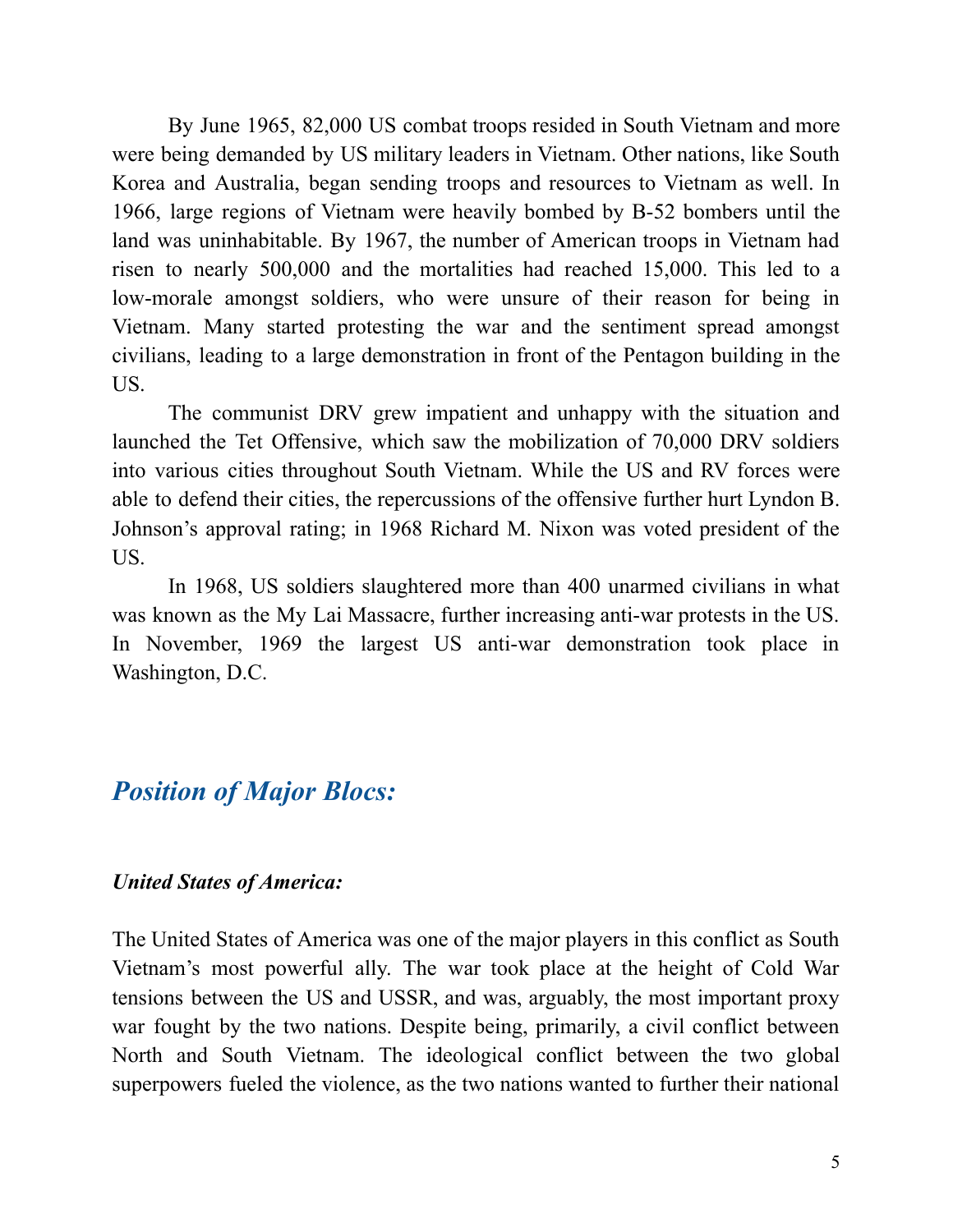interests and consolidate a government that they were on par with. The US was heavily involved and by 1968 there were 548,000 American troops in Vietnam, 30,000 of which had already died in conflict. The first president to send military aid was Dwight D. Eisenhower, but Lyndon B. Johnsson intensified the country's presence. The conflict sparked several anti-war protests around the country, one of which led to the infamous Chicago 8 Trial. Johnsson's approval rating during the ongoing conflict dropped over 30%.

#### *The United Soviet Socialist Republic:*

The USSR was also involved in the conflict as an ally to North Vietnam and its communis leader. As the original communist nation, the late Soviet Union saw the war as a way to further impact American foreign affairs. Furthermore, it would also be unegotinably advantageous to establish another communist regime in Asia within the fragile international scenario of the Cold War. Although, the nation only got more heavily involved after the fall of then leader, Nikita Kruschev, in the late 1960's. Despite being as much help as China, the Soviet Union aided majoritarily in weaponry and sent approximately 3,000 troops to fight along the Ho Chi Minh's army.

#### *The People's Republic of China:*

The People's Republic of China was heavily involved in the conflict up until negotiation issues in 1968. Providing support not only for the Vietnam War, but also ensuring the DRV's creation during the First Indochina War. With communist leader Mao Zedong being leader during this period, he saw the United States, and other western countries, as significant threats to the stability of the region. However, throughout the 60's tensions between the USSR and the PRC have escalated, despite ideological similarities. Between June 1965 and March 1968, 320,000 Chinese troops were posted to North Vietnam, as well as various amounts of Chinese aircrafts and resources.

#### *The Republic of Vietnam (South Vietnam):*

The Republic of Vietnam has seen, by far, the most chaos within their sovereignty. With North Vietnam sympathizers, like the Viet Cong, committing acts of terrorism within their borders and North Vietnam military pushing into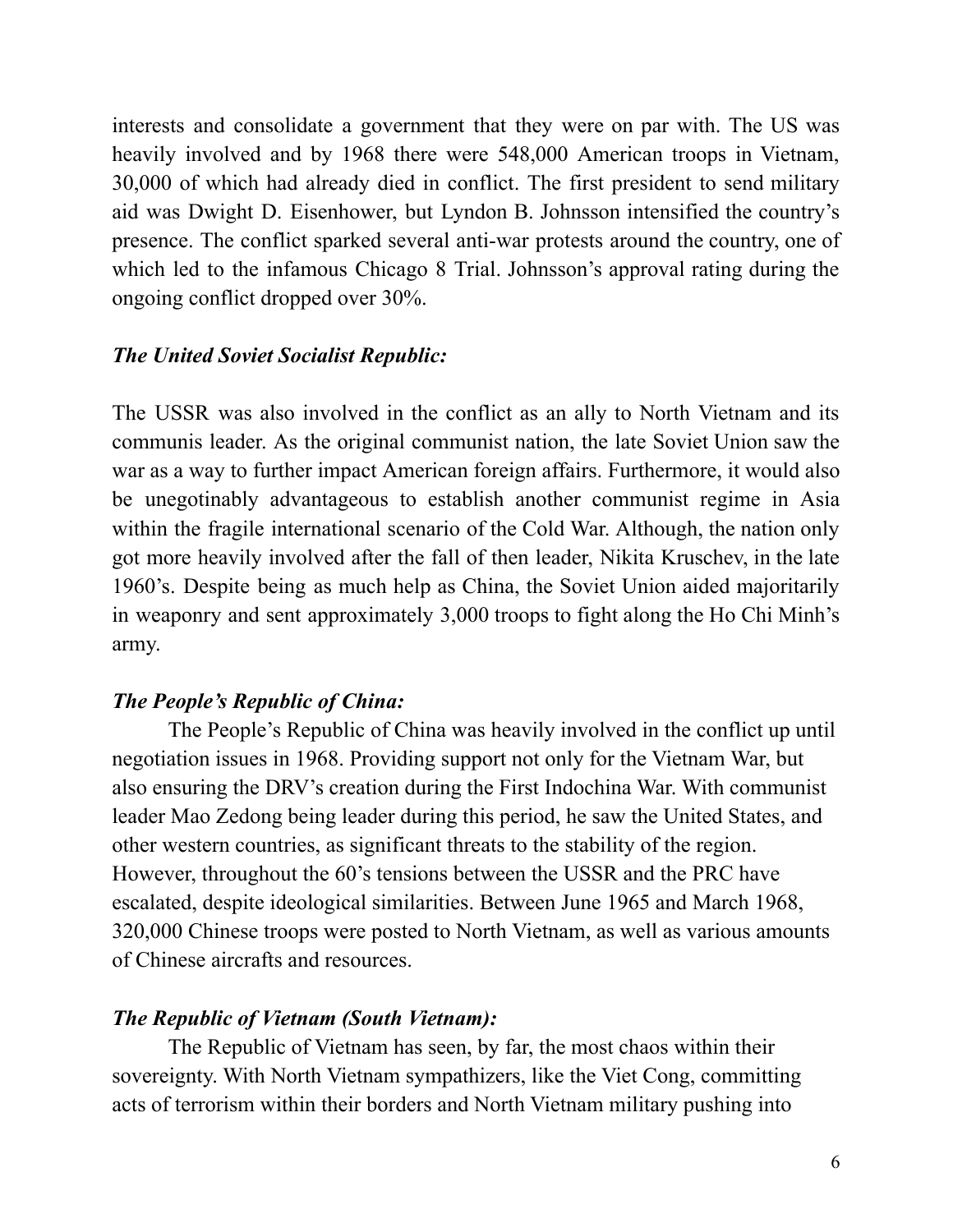South Vietnam, the non-communist government of the RV was heavily supported by the US and South Korea. Following the US-backed coup d'etat that saw the death of President Ngo Dinh Diem, the stability of the Republic of Vietnam is at a larger threat than ever. No stable government had been established since the coup and the Republic of Vietnam's recognition by the UN was vetoed by the USSR.

#### *The Democratic Republic of Vietnam (North Vietnam):*

North Vietnam was one of the principal belligerent powers involved in the war. After declaring independence from France, it has had to defend itself from western attempts of invasion and annexation of the sovereign state. With South Vietnam being backed by the US, and the US directly bombing North Vietnamese territory, it's stable communist government is at threat. However, North Vietnam has seen immense support from fellow communist governments such as the USSR and the PRC.

## *Timeline of Important Events:*

| 1945                     | End of World War II and the withdrawal of Japan   |
|--------------------------|---------------------------------------------------|
|                          | from Vietnam.                                     |
|                          |                                                   |
|                          |                                                   |
| September 2nd, 1945      | August Revolution ends, DRV declares              |
|                          | independence and Ho Chi Minh is declared          |
|                          | President.                                        |
| June 1st, 1946           | The Republic of Cochinchina is declared an        |
|                          | autonomous republic by France, start of the First |
|                          | Indochina War.                                    |
|                          |                                                   |
| March 13th-May 7th, 1954 | The Battle and fall of Bien Dien Phu occurs,      |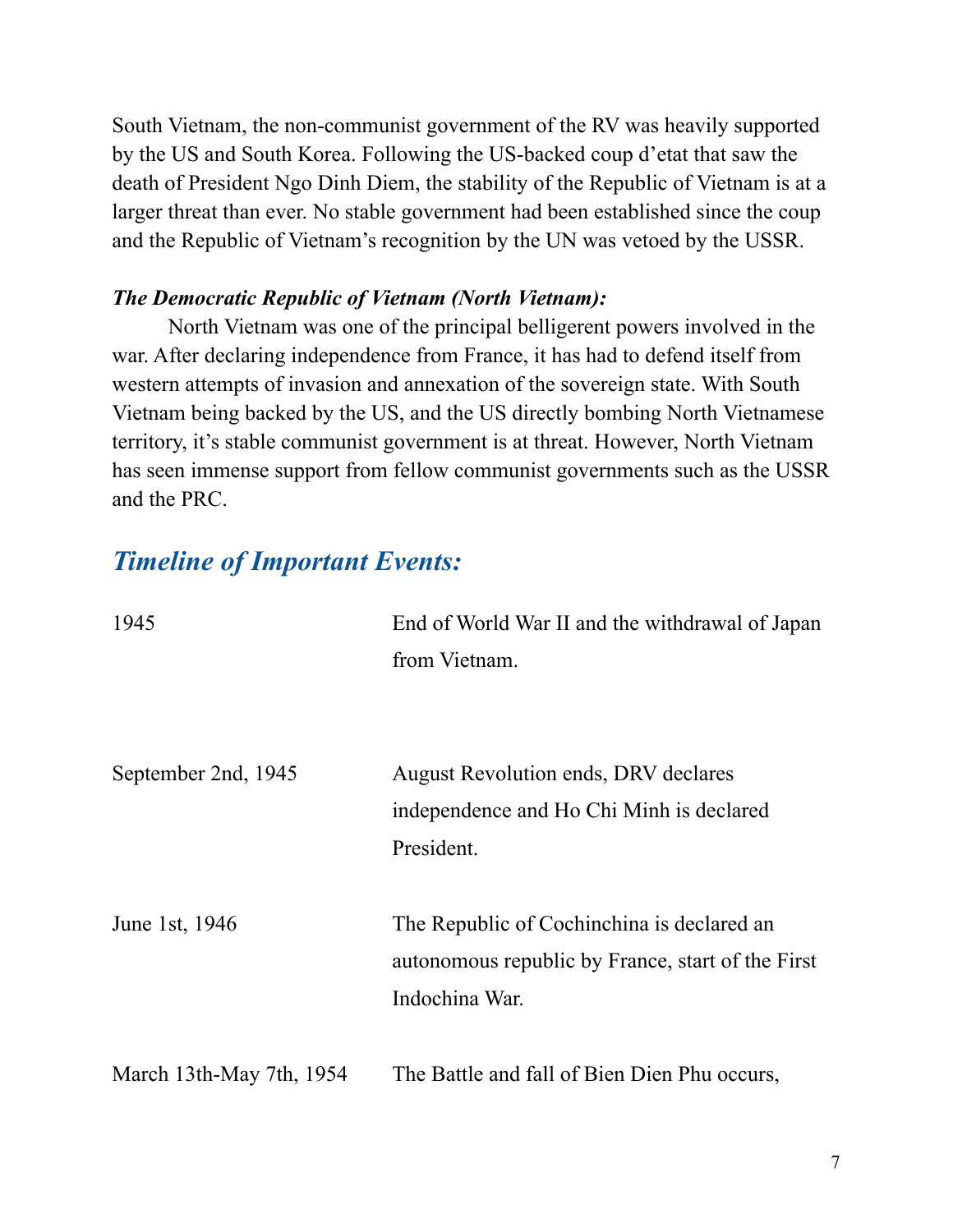|                                        | marking the end of the First Indochina War.                                                                                                                      |
|----------------------------------------|------------------------------------------------------------------------------------------------------------------------------------------------------------------|
| April 26th-July 20th, 1954             | The 1954 Geneva Conference results in the<br>division of Vietnam along the 17th parallel $(17^{\circ}$<br>latitude.)                                             |
| 1961                                   | Military advisors determine that a US military<br>presence is needed to neutralize the Viet Cong<br>threat in South Vietnam. US military build-up in<br>Vietnam. |
| November 22nd, 1963                    | President John F. Kennedy is assassinated.                                                                                                                       |
| August 7th, 1964                       | Gulf of Tonkin Resolution is passed, full-scale<br>involvement of the US in the Vietnam War.                                                                     |
| March 2nd, 1965-<br>November 2nd, 1968 | Operation Rolling Thunder implemented, regular<br>bombings of North Vietnam enacted.                                                                             |
| January 30th, 1968                     | North Vietnamese and Viet Cong troops launch the<br>Tet Offensive.                                                                                               |
| March 16th, 1968                       | Charlie Company commit the My Lai Massacre,<br>the anti-war movement in the US grows.                                                                            |